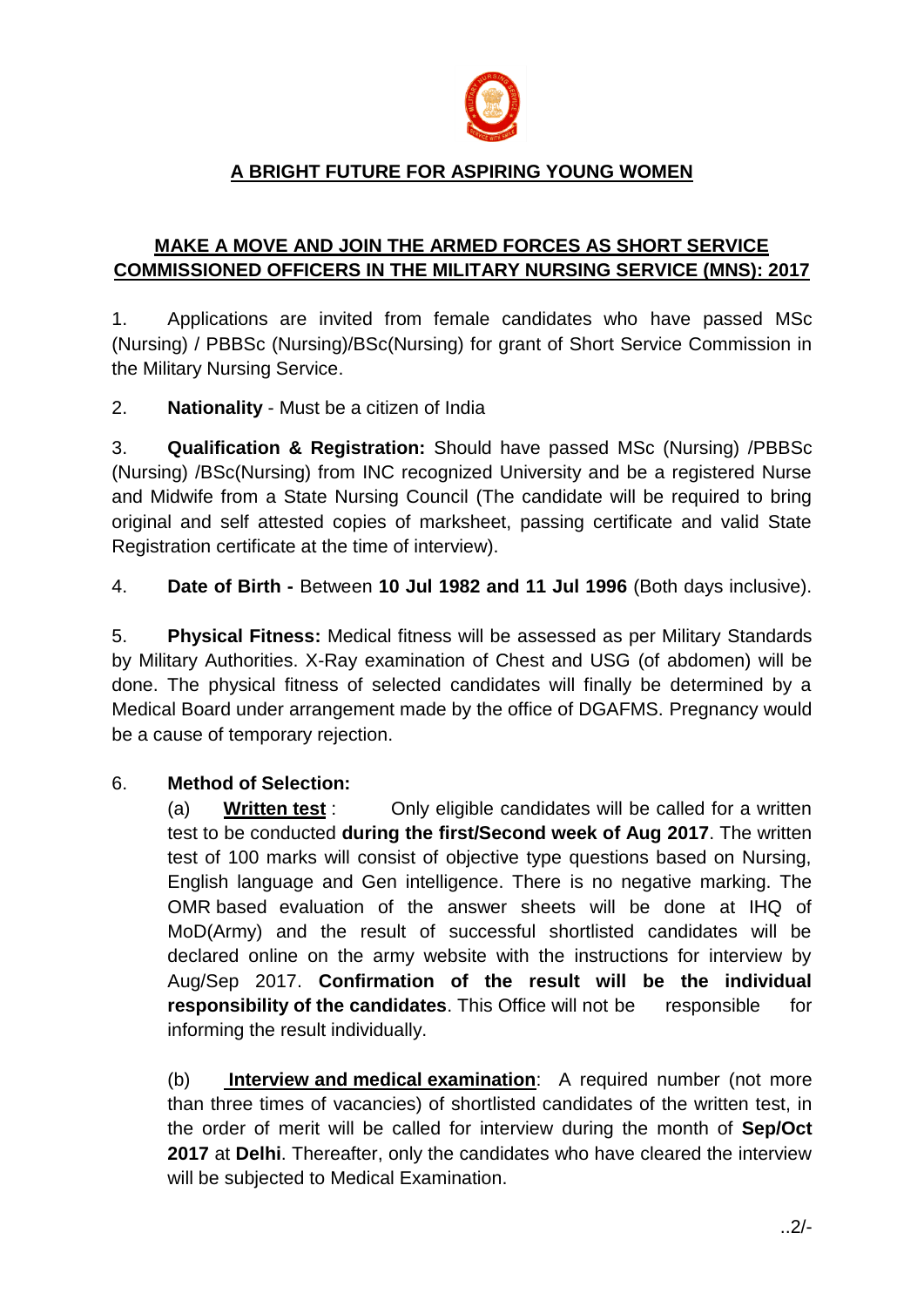The process of interview and medical examination may take **2-5** days. Arrangement for accommodation will be individual responsibility. Only the required number of shortlisted candidates (as per vacancy and merit) who are pronounced medically fit in all respect will be sent call letters to report to the various hospitals in Armed Forces. No correspondence/queries will be entertained. The decision of the Board for written test and interview will be final. Candidates declared FIT/UNFIT will be informed by the President of the Medical board including the procedure of requesting for APPEAL/REVIEW MEDICAL BOARD. The candidates called for interview will be paid Sleeper class Railway fare from the place of residence to the place of interview/medical examination and back only on submission of the original tickets. The candidate called for interview, if found not in the possession of documents as per eligibility criteria, will be rendered ineligible to appear for the interview and the selection is liable to be cancelled. In such cases no TA will be applicable.

7. **Marital status:** Single/Married/Divorcee or otherwise legally separated/ Widow

8. **Employability:** Candidates selected for grant of SSC in the MNS will be liable to serve for five years **extendable to a total tenure** of fourteen (5+5+4) years, anywhere in India in the same way as Military Nursing Service (Regular) Officers of the Armed Forces (Army, Navy and Air Force). No request will be entertained on choice of posting through any means in the first five years of service.

9. **Emoluments: On completion of the pre-commissioning formalities**, the candidates will be granted the rank of Lieutenant with the monthly **Basic Pay of Rs 15,600 + Grade Pay Rs 5,400/- + Military Service Pay- Rs 4,200/- + DA and other Allowance as per prevailing rates.** Entitled ration, accommodation and allied facilities will also be offered.

- 10. **Promotion:**
	- (a) Promotion of Short Service Commission Nursing Officers is as under:-
		- Lieut On entry
		- Capt 3 Years of reckonable commissioned service
		- Mai 8 Years of reckonable commissioned service
	- (b) Promotion for Permanent Commission Nursing Officers is as under-
		- Lieut On entry
		- Capt 3 Years of reckonable commissioned service
		- Maj 8 Years of reckonable commissioned service
		- Lt Col By selection (Lt Col Time Scale- after 16 Years of reckonable commissioned service)
		- Col By selection
		- Brig By selection
		- Maj Gen- By selection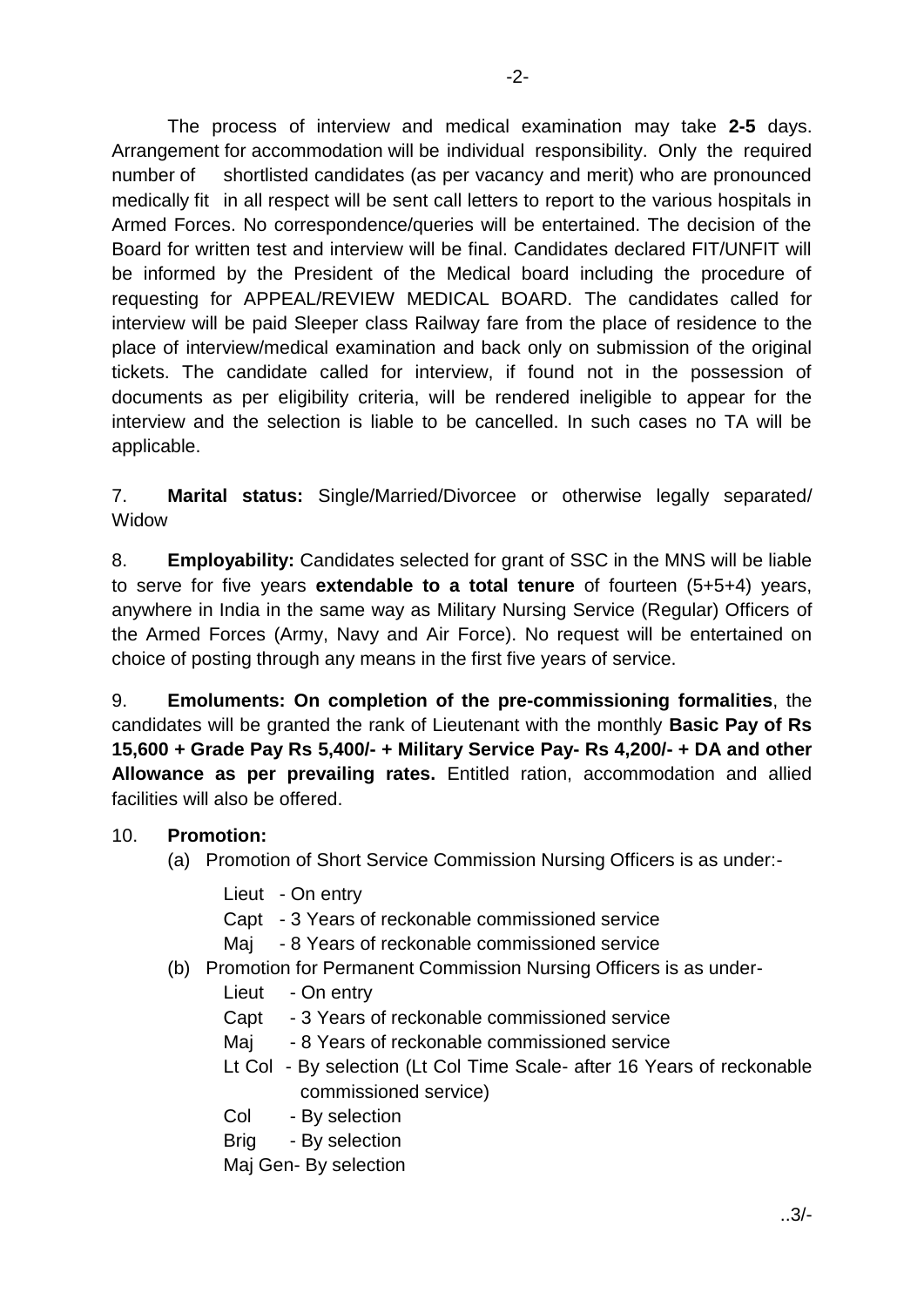**Note**- Nursing Officers with B Sc Nursing qualification are eligible for one year antedate of commission; Nursing Officers with M Sc Nursing qualification are eligible for two years antedate of commission and one year antedate for each completed year of previous service rendered in Nursing Profession after fully qualifying as nurse midwife in a Govt recognized Hospital/Medical College/Health Institute subject to a max of 2 years antedate and provided that previous service was not terminated on grounds of unsuitability or misconduct or profound professional negligence or indiscipline or any other disciplinary ground. In case of a candidate who is eligible for ante date under more than one of the preceding clauses, the total period of ante date will be limited to two years. The period of antedate will neither carry any back pay in any case nor will it count for gratuity as per rules.

11. **Permanent Commission:** SSC Officers of the MNS will be considered for grant of permanent commission as per existing rules as amended from time to time. They will be subjected to interview by a Selection Board duly constituted for the same. However, the grant of Permanent Commission will be subject to availability of vacancies and as per existing rules as amended from time to time.

12. **Written examination centres:** The written examination will be conducted at Lucknow and Pune during the first/second week of Aug 2017. The examination date will be intimated on the website at the time of filling of application form. In case a need to add another centre arises due to more number of applicants, then the same will be intimated in the website accordingly.

## 13. **How to apply:**

(a) The online application will be hosted on the web page of www.joinindianarmy.nic.in. The procedure for filling up of the application form, payment, admit card and subsequent processing will be available on the same website.

 Candidates may apply online through [www.joinindianarmy.nic.in](http://www.joinindianarmy.nic.in/) which will be accessible from **27 Jun 2017 to 11 Jul 2017**. Eligibility of the candidate will be known while submitting the online application.

 The candidate's email ID is the user ID for this website and the candidate will select their own password. This email ID is the only user ID for the whole process. Candidates should use the same active email ID during the whole process.

 The candidates who have already registered in the [www.joinindianarmy.nic.in](http://www.joinindianarmy.nic.in/) site will need to log in with their previous/old ID only. The website will not allow an already registered candidate to re- register. Any candidate facing such problem is requested to clarify at [pb4005-](mailto:pb4005-15@nic.in) [15@nic.in.](mailto:pb4005-15@nic.in)

 The candidates should keep file (soft copy) of passport size photograph (size 3.5 X 3.5 cms) taken in the light background in jpeg format and file of scanned copy (jpeg/pdf format) of signature of the candidates ready, before filling online application. These files have to be attached to the online application, hence are necessary. File size should be between 5 Kb-20Kb. ..4/-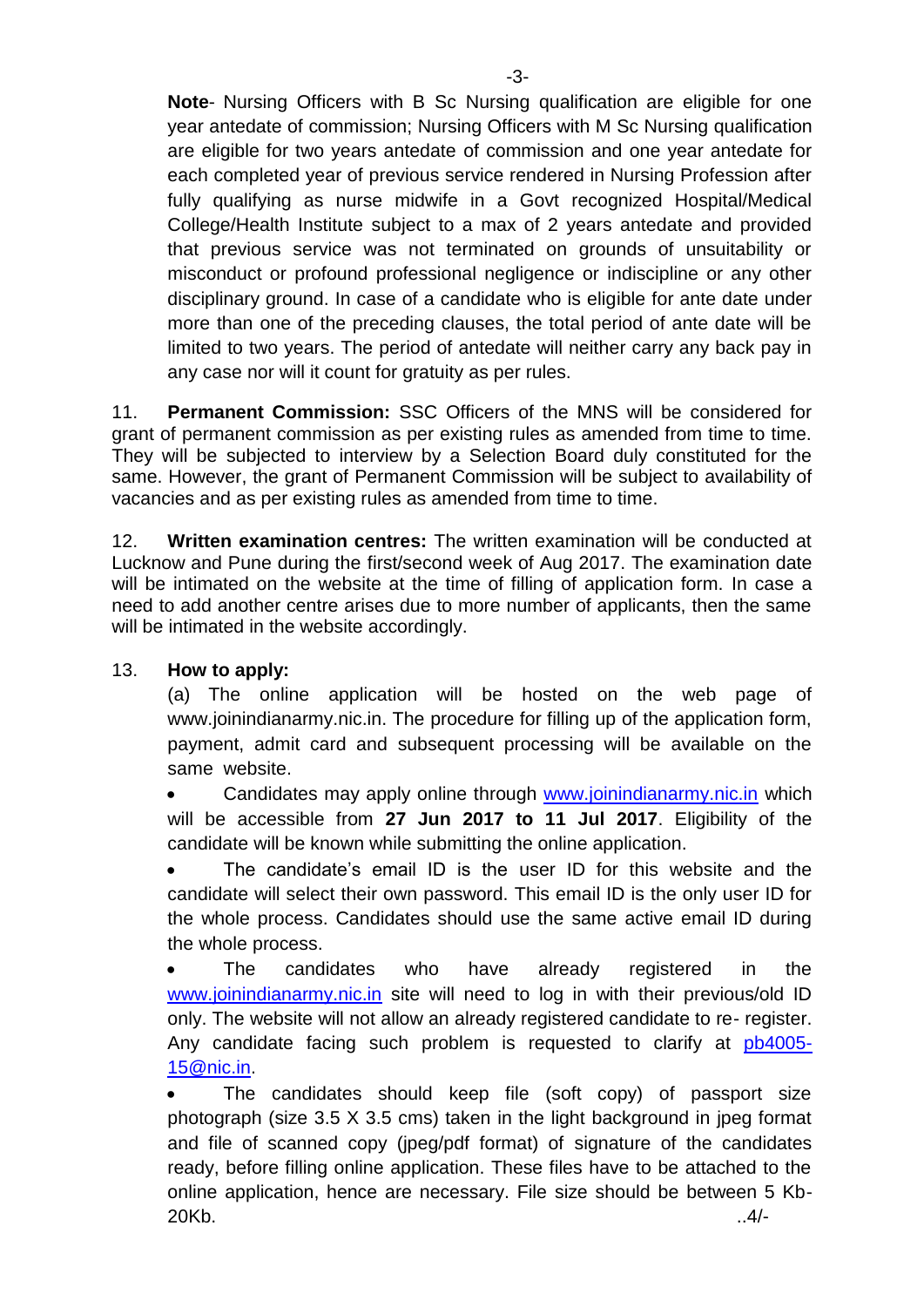The eligible candidates will only be able to pay an amount of Rs 200/- (Rupees Two Hundred only) through payment gateway from the system for making the payment. No payment will be accepted after the last date of submission of application. The e-mail of payment link will be sent at candidate's registered e-mail ID within 24-72 hrs of filling the application successfully. Candidates are required to make payment minimum after 24- 48hrs after receipt of the link of payment. Candidates are requested to make payment only after activation of the link which may take up to 72 hrs. Any difficulties faced in payment after 72 hrs of link activation can be clarified via e-mail only at pb4005-15@nic.in.

 After making the payment, the candidate will be able to complete the online submission of the application. The bank will issue a transaction no. (eg DU000008).

 The registration number of application and online payment transaction number are required to be saved for further inquiries/correspondence.

 After successfully submitting the application, the candidate will not be able to edit or change any mandatory field in the application, hence need to fill the application carefully.

 The admit card (2-3 pages) for the written test can be generated only online during last week of July 2017. The candidate should affix her selfattested photo on the printout of admit card if not able to upload the same during application filling and sign the application. Photograph and signatures on the completed application with admit card is mandatory for appearing for CET.

(b) The selection of the candidates for SSC in MNS will be subject to producing the following self attested documents at the time of interview:-

- (i) Matriculation Certificate/School Leaving Certificate (indicating date of birth)
- (ii) Valid registration certificate of upgraded MSc/PB B Sc /B Sc Nursing course.
- (iii) MSc/PB B Sc /B Sc Nursing certificate & marklists.
- (iv) NCC Certificate, if any
- (v) Character Certificate issued by a Gazetted Officer
- (vi) Proof of Indian Nationality (Nationality/Domicile certificate/Voter ID/Aadhar Card/Passport/any other proof)
- (vii) No objection certificate from the present employer, if employed.
- (viii) One self addressed envelope with Rs 40/- postal stamp for speedpost (of call letters if selected).
- (ix) Copy of release order if previously served in Military Nursing **Service**
- (x) In case of change of name, copy of Gazette Notification/any other authority clearly highlighting your new name

(c) Applications/payments in any mode sent by post will not be accepted. **No correspondence will be entertained from the candidates whose applications have been rejected. No correspondence will be entertained**